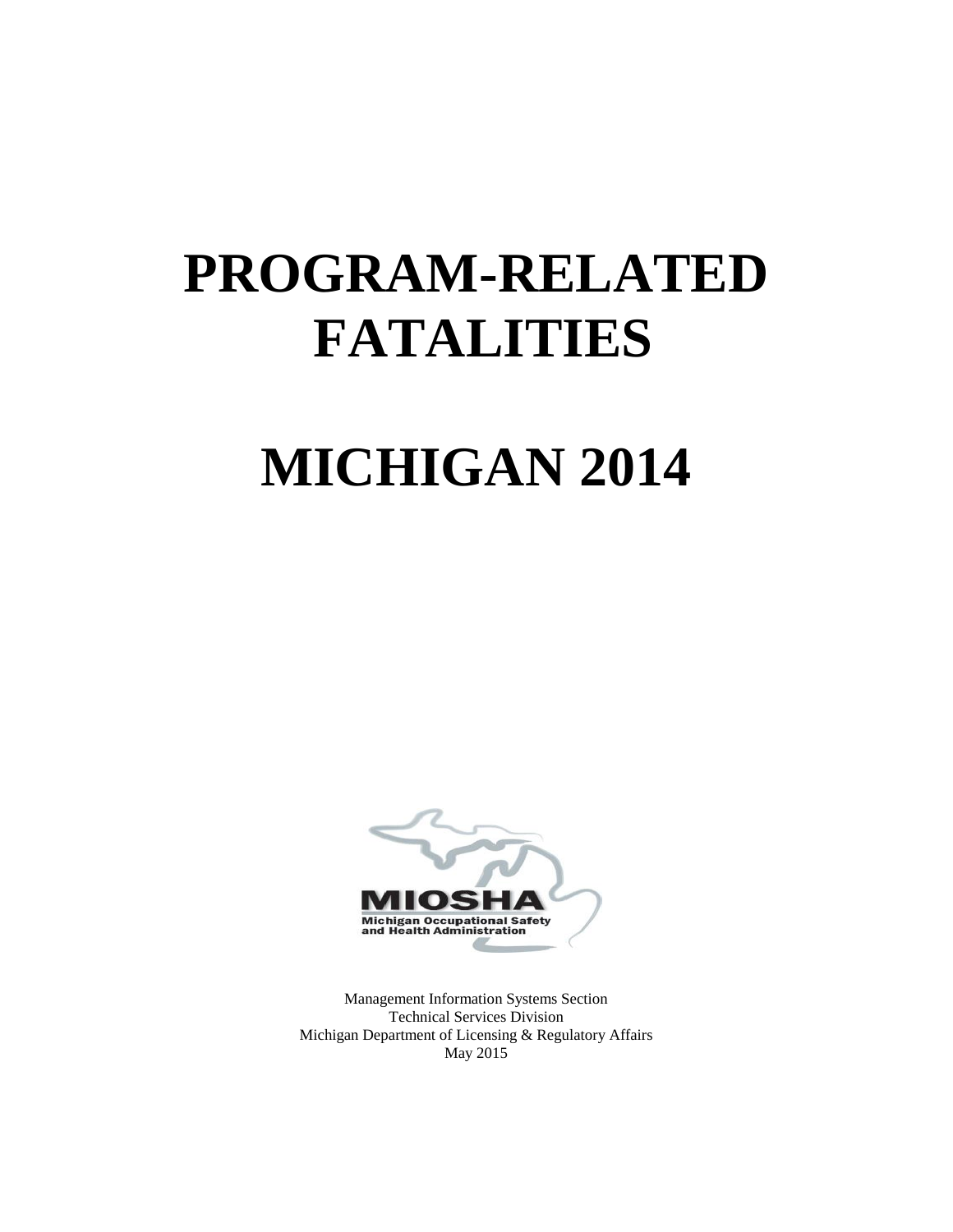# **CONTENTS**

**Page**

|                                                                        | <b>INTRODUCTION</b>                                                                 | $\overline{4}$ |  |  |  |
|------------------------------------------------------------------------|-------------------------------------------------------------------------------------|----------------|--|--|--|
| HIGHLIGHTS OF PROGRAM-RELATED FATALITIES,<br><b>MICHIGAN 2014</b><br>5 |                                                                                     |                |  |  |  |
|                                                                        | <b>NOTE ON PROGRAM-RELATED CASES</b>                                                | 7              |  |  |  |
| 1.                                                                     | <b>CHARTS</b><br>Program-Related Fatality Trends, Michigan, 1989-2014               | 8              |  |  |  |
| <b>TABLES</b><br>1.                                                    | Program-Related Fatality Trends, Michigan 1987-2014                                 | 9              |  |  |  |
| 2.                                                                     | Program-Related Fatalities by Industry Groups,<br>Michigan 2014                     | 10             |  |  |  |
| 3.                                                                     | Program-Related Fatalities by Age, Michigan 2014                                    | 11             |  |  |  |
| 4.                                                                     | Program-Related Fatalities by Gender, Michigan 2014                                 | 11             |  |  |  |
| 5.                                                                     | Program-Related Fatalities by Month of Occurrence,<br>Michigan 2014                 | 12             |  |  |  |
| 6.                                                                     | Program-Related Fatalities by Industry Groups and<br>Day of the Week, Michigan 2014 | 13             |  |  |  |
| 7.                                                                     | Program-Related Fatalities by County of Occurrence,<br>Michigan 2014                | 14             |  |  |  |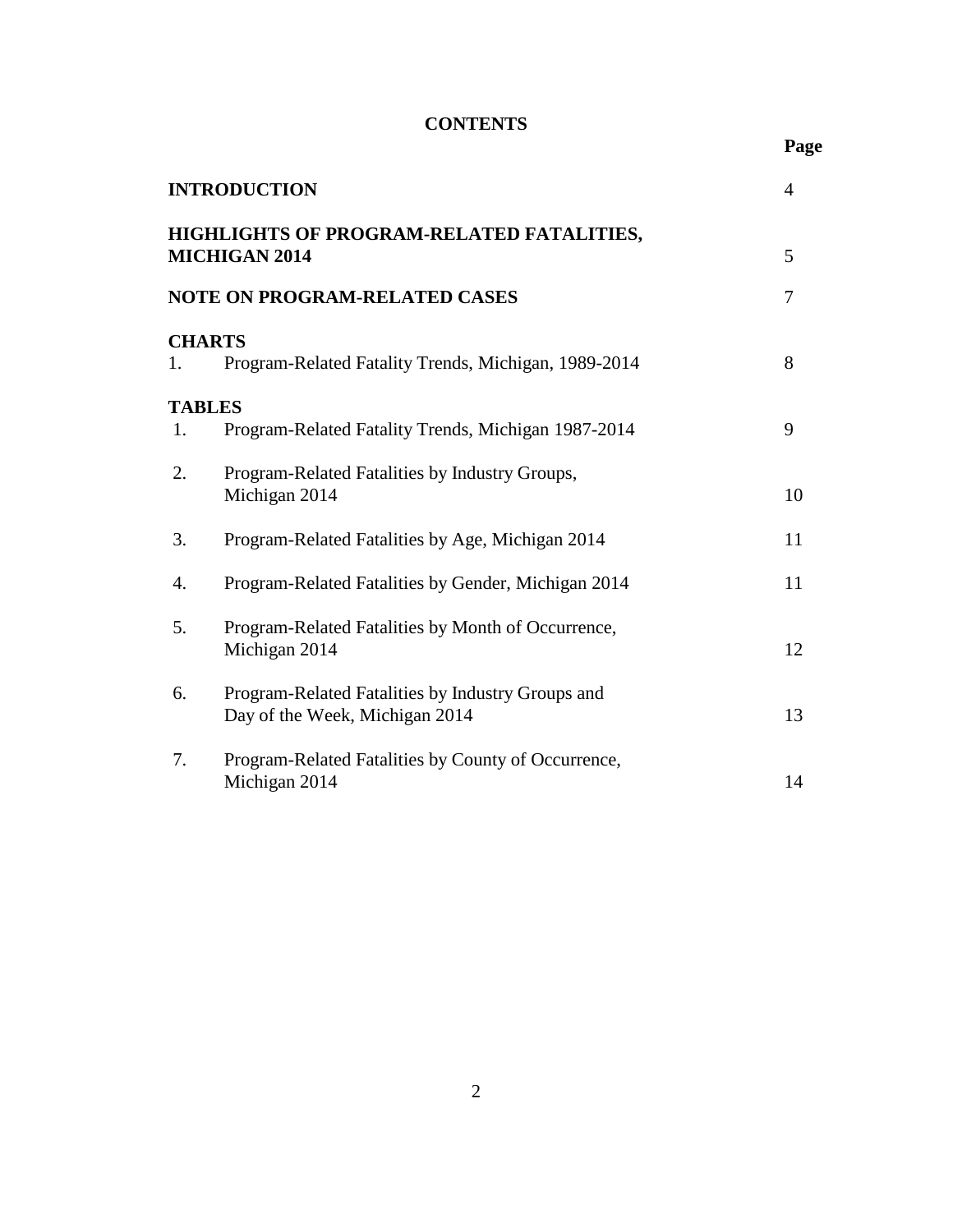# **CONTENTS (CONTINUED)**

| PROGRAM-RELATED FATALITY INCIDENTS                                                 |    |
|------------------------------------------------------------------------------------|----|
| <b>BRIEF DESCRIPTIONS OF CASES BY INDUSTRY GROUPS</b>                              | 15 |
| Agriculture, Forestry, Fishing and Hunting                                         | 15 |
| <b>Utilities</b>                                                                   | 15 |
| Construction                                                                       | 15 |
| Manufacturing                                                                      | 16 |
| <b>Wholesale Trade</b>                                                             | 17 |
| Retail Trade                                                                       | 17 |
| Transportation and Warehousing                                                     | 17 |
| Administrative and Support and Waste Management and Remediation<br><b>Services</b> | 18 |
| <b>Health Care and Social Assistance</b>                                           | 18 |
| Arts, Entertainment and Recreation                                                 | 18 |
| <b>Accommodation and Food Services</b>                                             | 18 |
| Other (Except Public Administration)                                               | 19 |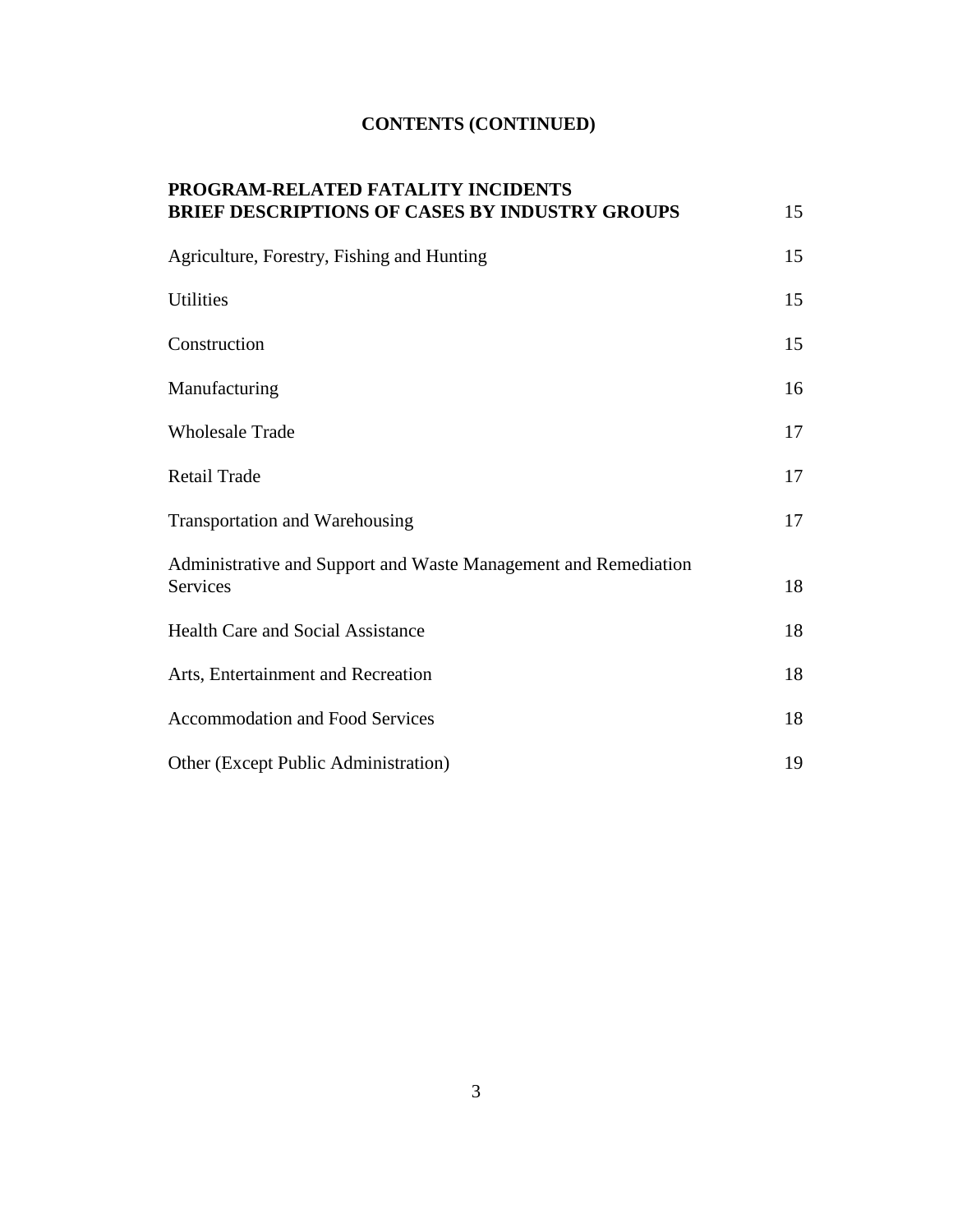#### **INTRODUCTION**

In 2014, Michigan reported 37 Program-Related fatalities. Program-Related fatalities in Michigan are recorded and tabulated by the Management Information Systems Section (MISS), Michigan Occupational Safety and Health Administration (MIOSHA), Michigan Department of Licensing and Regulatory Affairs (LARA). The sources of data include the Basic Report of Injury – Form 100 and telephone reports of fatalities to MIOSHA. The conditions necessary for a fatal case to be Program-Related are defined in the NOTE ON PROGRAM RELATED CASES (see Page 8).

The intention of this report is to promote an understanding of what constitutes a Program-Related fatality and to assist in the continued effort of preventing and reducing fatal cases. Information presented in this report may be of special interest to employers, employees, safety professionals and consultants. Any inquiries regarding this report may be addressed to:

> **Management Information Systems Section Technical Services Division Michigan Occupational Safety and Health Administration (MIOSHA) Michigan Department of Licensing & Regulatory Affairs 7150 Harris Drive, Box 30643 Lansing, Michigan 48909-8143 Telephone (517) 322-1851**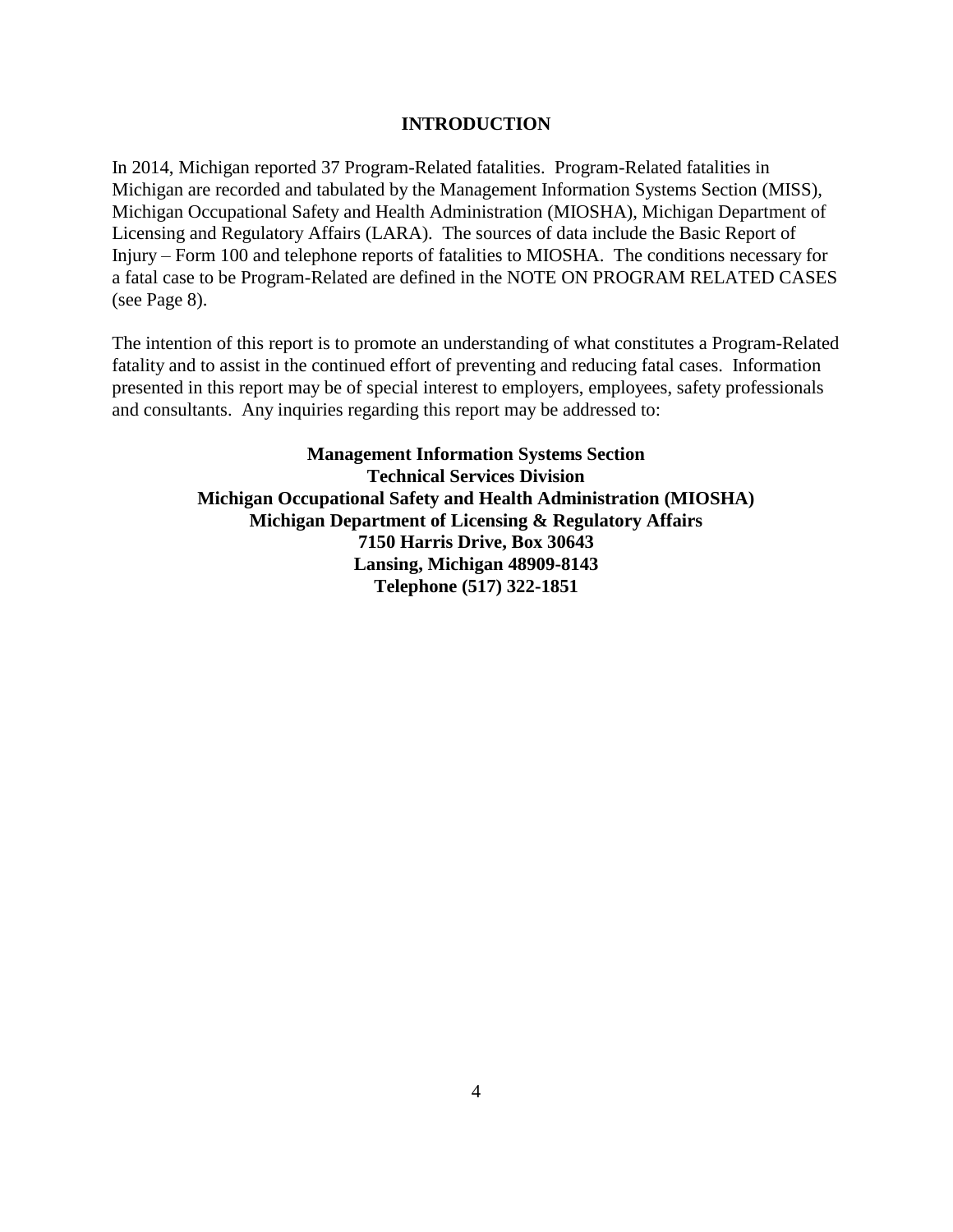#### **HIGHLIGHTS OF PROGRAM-RELATED FATALITIES, MICHIGAN 2014**

This Program-Related fatality information for Michigan was compiled from the "Employers Basic Report of Injury," Workers Disability Form 100s, and from direct telephone reports of fatalities to MIOSHA. Only fatal cases that are Program-Related, as defined by MIOSHA, are compiled. Therefore, the data does not include fatalities resulting from heart attacks, homicides, suicides, personal motor vehicle accidents, and aircraft accidents. The figures are shown in **Tables 1 through 7**.

#### **PROGRAM-RELATED FATALITY TRENDS**

A definition of Program-Related cases can be found on Page 7 of this report. Program-Related fatality trends for 1987 through 2014 are shown in **Table 1**, as well as data from 1989 through 2014 in **Chart 1**.

This report is an overview of how the fatalities were distributed across industry groups and occupations. Frequencies of fatalities by age group, gender, month of occurrence, and counties of occurrence are also provided.

#### **PROGRAM-RELATED FATALITIES BY INDUSTRY**

**Table 2** shows the distribution of Program-Related fatalities by industry groups in 2014. This was determined by the job being performed by the employee at the time of the accident. Beginning in 2003, the industry group category is based on the Northern American Industry Classification System (NAICS), which groups establishments into industries based on the activities in which they are primarily engaged. Prior to 2003, the industry group category was based on the Standard Industrial Classification (SIC) of the employer. Due to the substantial differences between the current and previous classification system, the results by industry in 2003 and thereafter constitute a break in series and users are advised against making comparisons between the 2003 industry categories and the results for previous years.

During 2014, the largest number of Program-Related fatalities was reported in the Construction industry (NAICS 23) with 9 fatalities. Agriculture, Forestry, Fishing and Hunting (NAICS 11); Manufacturing (NAICS 31-33), and Transportation and Warehousing (NAICS 48-49) had the second highest number with five fatalities each. This was followed by Administrative and Support and Waste Management and Remediation Services (NAICS 56) and Other Services (except Public Administration) (NAICS 81) reporting three fatalities each.

### **PROGRAM-RELATED FATALITIES BY AGE AND GENDER**

The distribution of Program-Related fatalities by age and gender are shown in **Tables 3 and 4**. The age group of 51-55 reported seven fatalities, 46-50 reported six and 21-25, 31-35, and 41-45 each reported four fatalities. Of the 37 victims, 34 were male employees**.**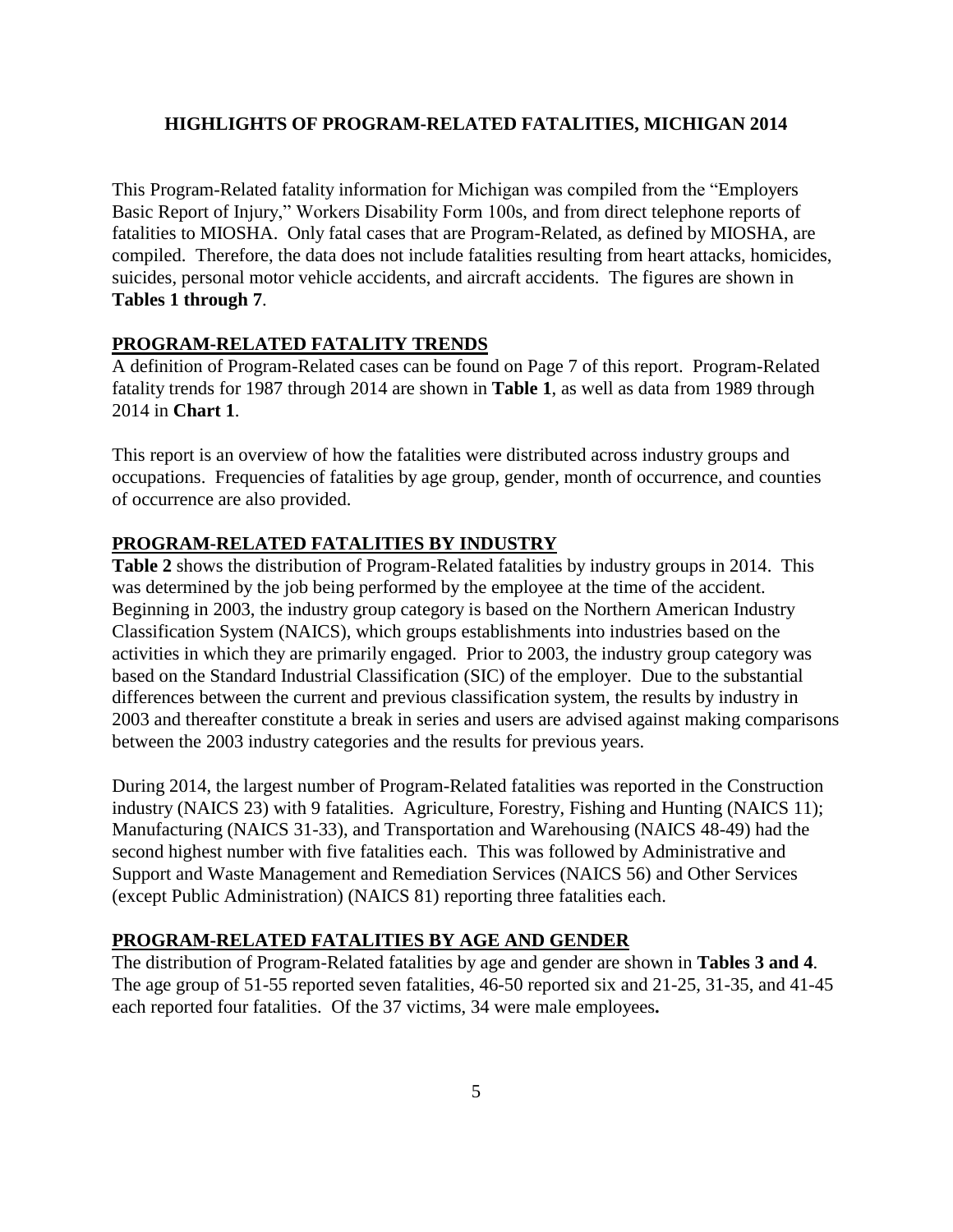# **PROGRAM-RELATED FATALITIES BY MONTH OF OCCURRENCE**

Fatality data categorized by the month of occurrence is shown in **Table 5**.The month of October recorded the highest number of program-related fatalities with 7. Five fatalities were reported for the month of June and 4 were reported during the month of March. The months of January, July, September and November each reported 3 fatalities.

# **PROGRAM-RELATED FATALITIES BY INDUSTRY GROUPS AND DAYS OF THE WEEK**

Program-Related fatalities by industry groups and days of the week are shown in **Table 6**. The highest number of fatalities by day of the week shows Wednesday with 9, followed by Monday with 8, Tuesday with 6, Friday with 5, Thursday and Saturday with 4 each and Sunday with 1 fatality reported.

# **PROGRAM-RELATED FATALITIES BY COUNTY OF OCCURRENCE**

The distribution of fatality cases by counties shows that Program-Related fatalities were reported as occurring in 22 counties during 2014. Eight fatalities were reported in Wayne County, 5 in Kent County, and 3 in Macomb County. The counties of Huron and Oakland each reported 2 fatalities. Sixty-one counties had no program-related fatalities. A complete distribution of fatality cases by county of occurrence is shown in **Table 7.**

Even though Michigan's 2014 total Program-Related fatality cases are far less than the thousands of cases reported nationwide, the consequences of these on-the-job deaths in terms of human suffering, lost workdays, decreased production, and increased compensation rates are too significant to be overlooked.

In order for Michigan to reduce the number of on-the-job fatality cases, it requires a conscious effort on the part of employers to recognize and comply with MIOSHA standards, develop and implement safe working procedures and assure that employees observe and practice these procedures. The MIOSHA program offers onsite consultation, and consultation, education and training (CET) opportunities to employers and employees alike to help them achieve this goal.

Those Michigan employers, who would like to request education and training services, as well as onsite consultation programs, may contact:

**Consultation Education and Training (CET) Division Michigan Occupational Safety and Health Administration (MIOSHA) Michigan Department of Licensing & Regulatory Affairs 7150 Harris Drive, Box 30643, Lansing, Michigan 48909 Telephone (517) 322-1809**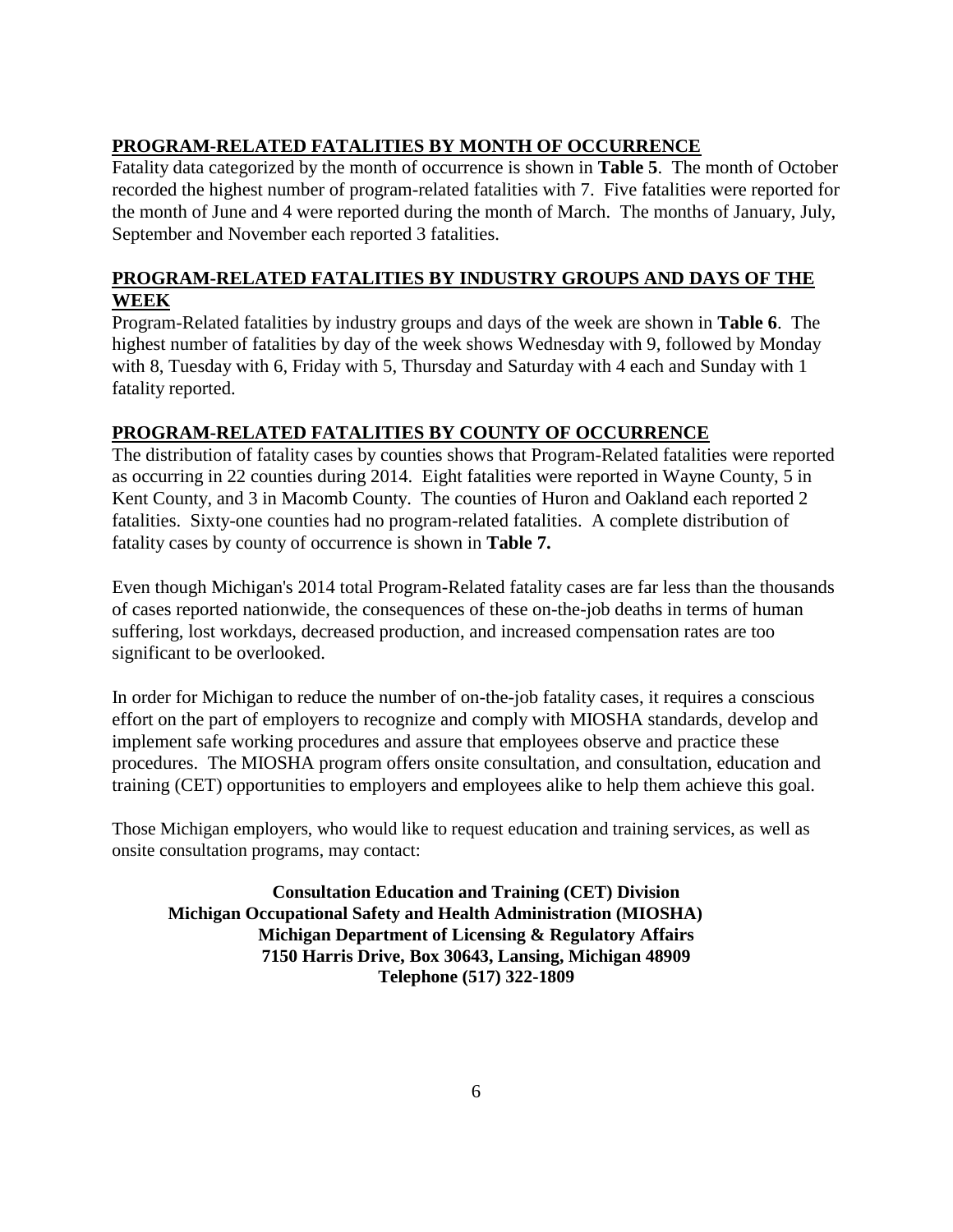The Program-Related fatality data for Michigan are presented in the following series of **Tables 1 through 8**. A brief description of how the Program-Related fatalities occurred is also provided following the series of tables. The descriptions are listed by industry groups based on the North American Industry Classification System (NAICS), which is based on the activity in which the establishment is primarily engaged. Safety professionals may find this information useful for accident prevention.

### **NOTE ON PROGRAM-RELATED CASES**

A fatality is recorded as "Program-Related" if the deceased party was employed in an occupation included in MIOSHA jurisdiction as defined in Public Act 154 of 1974, as amended, and the fatality appears to be related to one or more of the following conditions:

- 1. The incident was found to have resulted from violations of MIOSHA safety and health standards or the "general duty" clause.
- 2. The incident was considered to be the result of a failure to follow a good safety and health practice that would be the subject of a safety and health recommendation.
- 3. The information describing the incident is insufficient to make a clear distinction between a "Program-Related" and "non-Program-Related" incident, but the type and nature of the injury indicates that there is a high probability that the injury was the result of a failure to adhere to one or more MIOSHA standards, the "general duty" clause, or good safety and health practice.

Any inquiries may be addressed to:

**Management Information Systems Section Technical Services Division Michigan Occupational Safety and Health Administration (MIOSHA) Michigan Department of Licensing & Regulatory Affairs 7150 Harris Drive, Box 30643 Lansing, Michigan 48909-8143 (517) 322-1851**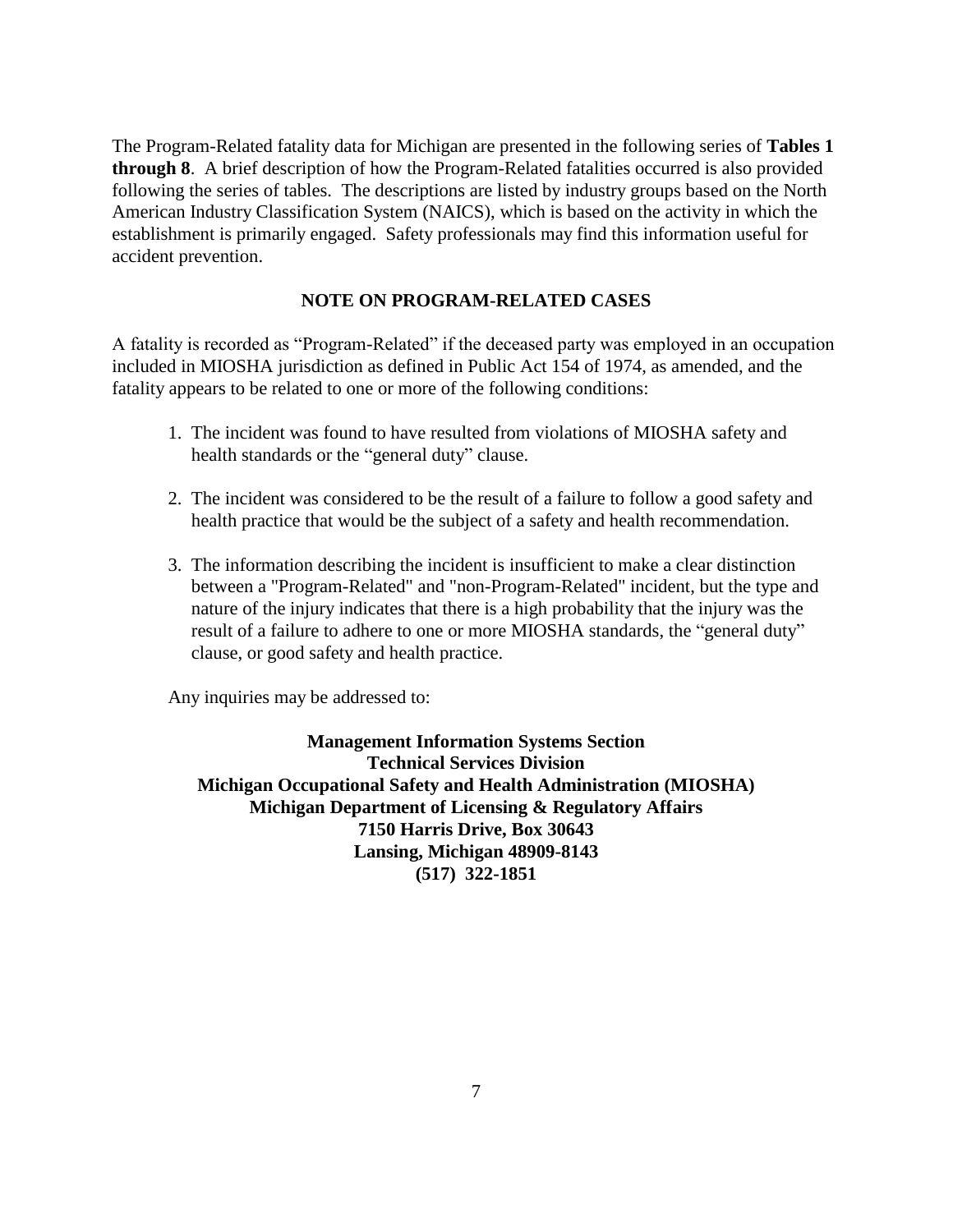**CHART 1 PROGRAM-RELATED FATALITY TRENDS, MICHIGAN 1989-2014**

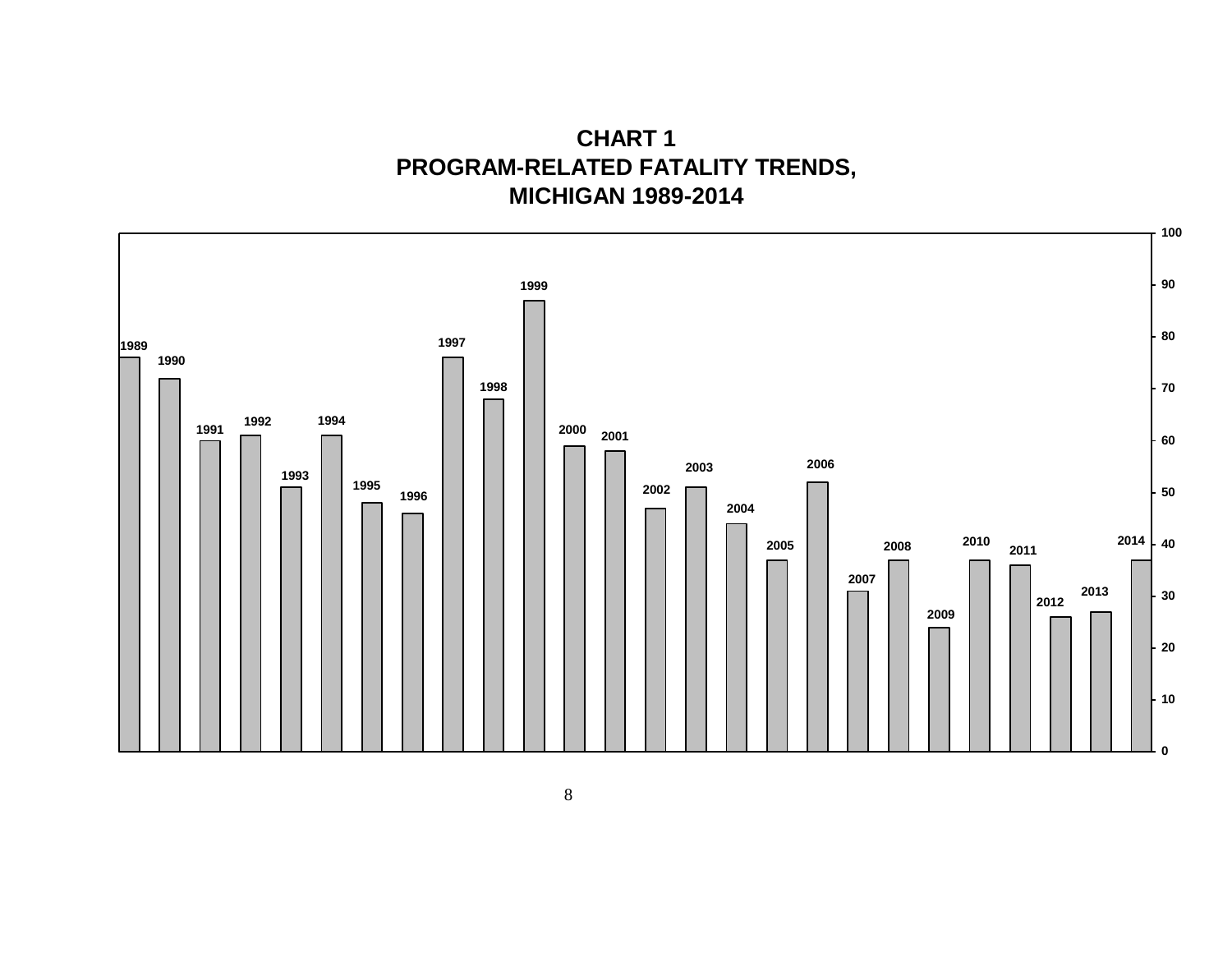#### **PROGRAM-RELATED FATALITY TRENDS, MICHIGAN 1987 – 2014**

**\_\_\_\_\_\_\_\_\_\_\_\_\_\_\_\_\_\_\_\_\_\_\_\_\_\_\_\_\_\_\_\_\_\_\_\_\_\_\_\_\_\_\_\_\_\_\_\_\_\_\_\_\_\_\_\_\_\_\_\_\_\_\_\_\_\_\_\_\_\_\_\_\_\_\_\_\_\_**

| <b>YEAR</b> | <b>NUMBER</b> | PERCENT CHANGE<br><b>FROM PREVIOUS</b><br><b>YEAR</b> | PERCENT CHANGE<br><b>FROM 1987</b> |  |  |
|-------------|---------------|-------------------------------------------------------|------------------------------------|--|--|
|             |               |                                                       |                                    |  |  |
| 1987        | 73            | --                                                    |                                    |  |  |
| 1988        | 64            | $-12.3$                                               | $-12.3$                            |  |  |
| 1989        | 76            | 18.8                                                  | 4.1                                |  |  |
| 1990        | 72            | $-5.3$                                                | $-1.4$                             |  |  |
| 1991        | 60            | $-16.7$                                               | $-17.8$                            |  |  |
| 1992        | 61            | 1.7                                                   | $-16.4$                            |  |  |
| 1993        | 51            | $-16.4$                                               | $-30.1$                            |  |  |
| 1994        | 61            | 19.6                                                  | $-16.4$                            |  |  |
| 1995        | 48            | $-21.3$                                               | $-34.2$                            |  |  |
| 1996        | 46            | $-4.2$                                                | $-37.0$                            |  |  |
| 1997        | 76            | 65.2                                                  | 4.1                                |  |  |
| 1998        | 68            | $-10.5$                                               | $-6.8$                             |  |  |
| 1999        | 87            | 27.9                                                  | 19.2                               |  |  |
| 2000        | 59            | $-32.2$                                               | $-19.2$                            |  |  |
| 2001        | 58            | $-1.7$                                                | $-20.5$                            |  |  |
| 2002        | 47            | $-19.0$                                               | $-35.6$                            |  |  |
| 2003        | 51            | 8.5                                                   | $-30.1$                            |  |  |
| 2004        | 44            | $-13.7$                                               | $-39.7$                            |  |  |
| 2005        | $37*$         | $-15.9$                                               | $-49.3$                            |  |  |
| 2006        | 52            | 40.5                                                  | $-28.8$                            |  |  |
| 2007        | 31            | $-40.4$                                               | $-57.5$                            |  |  |
| 2008        | 37            | 19.4                                                  | $-49.4$                            |  |  |
| 2009        | 24            | $-35.1$                                               | $-67.1$                            |  |  |
| 2010        | 38*           | 58.3                                                  | $-47.9$                            |  |  |
| 2011        | 36            | $-5.3$                                                | $-50.7$                            |  |  |
| 2012        | 26            | $-27.8$                                               | $-64.4$                            |  |  |
| 2013        | 27            | 3.8                                                   | $-63.0$                            |  |  |
| 2014        | 37            | 37.0                                                  | $-50.7$                            |  |  |

Source: MISS/TSD/ MIOSHA/Michigan Department of Licensing & Regulatory Affairs

Note: An amendment has been made to both the 2005 and 2010 fatality counts. They previously were reported as 36 and 37 total fatalities respectively.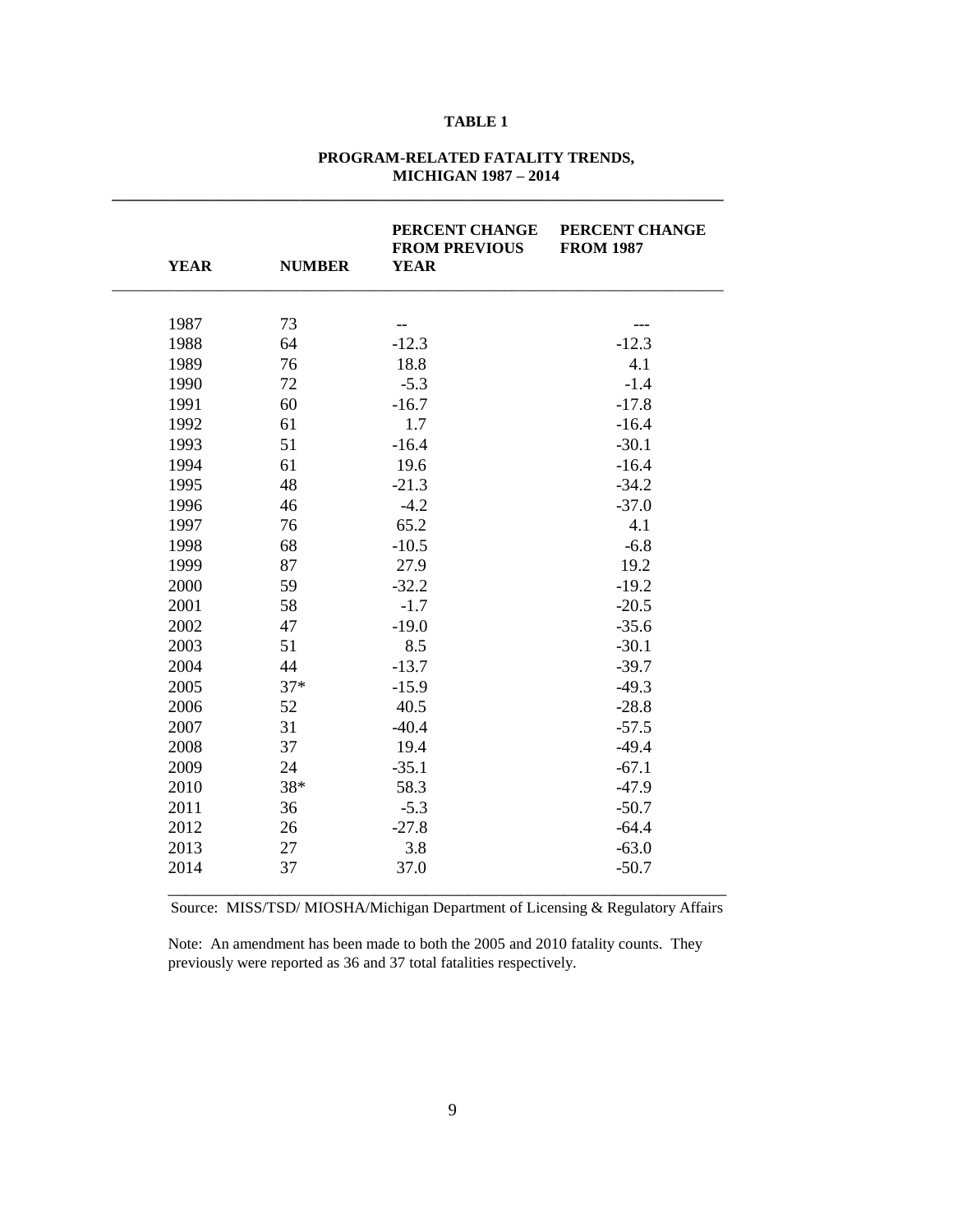#### **PROGRAM-RELATED FATALITIES BY INDUSTRY GROUPS, MICHIGAN 2014**

**\_\_\_\_\_\_\_\_\_\_\_\_\_\_\_\_\_\_\_\_\_\_\_\_\_\_\_\_\_\_\_\_\_\_\_\_\_\_\_\_\_\_\_\_\_\_\_\_\_\_\_\_\_\_\_\_\_\_\_\_\_\_\_\_\_\_\_\_\_\_\_\_\_\_\_\_\_\_\_**

| <b>NAICS</b><br><b>MAJOR</b><br><b>SECTOR</b> | <b>INDUSTRY GROUP</b>                                                       | <b>TOTAL</b>   |
|-----------------------------------------------|-----------------------------------------------------------------------------|----------------|
| 11                                            | AGRICULTURE, FORESTRY, FISHING AND HUNTING                                  | 5              |
| 21                                            | <b>MINING</b>                                                               | $\overline{0}$ |
| 22                                            | <b>UTILITIES</b>                                                            | $\mathbf{1}$   |
| 23                                            | <b>CONSTRUCTION</b>                                                         | 9              |
| $31 - 33$                                     | <b>MANUFACTURING</b>                                                        | 5              |
| 42                                            | <b>WHOLESALE TRADE</b>                                                      | $\mathbf{1}$   |
| $44 - 45$                                     | <b>RETAIL TRADE</b>                                                         | 2              |
| 48-49                                         | TRANSPORTATION AND WAREHOUSING                                              | 5              |
| 51                                            | <b>INFORMATION</b>                                                          | $\Omega$       |
| 52                                            | <b>FINANCE AND INSURANCE</b>                                                | $\Omega$       |
| 53                                            | REAL ESTATE AND RENTAL AND LEASING                                          | $\Omega$       |
| 54                                            | PROFESSIONAL, SCIENTIFIC AND TECHNICAL SERVICES                             | $\Omega$       |
| 55                                            | MANAGEMENT OF COMPANIES AND ENTERPRISES                                     | $\Omega$       |
| 56                                            | ADMINISTRATIVE AND SUPPORT AND WASTE MANAGEMENT<br>AND REMEDIATION SERVICES | 3              |
| 61                                            | <b>EDUCATIONAL SERVICES</b>                                                 | $\Omega$       |
| 62                                            | HEALTH CARE AND SOCIAL ASSISTANCE                                           | $\mathbf{1}$   |
| 71                                            | ARTS, ENTERTAINMENT AND RECREATION                                          | $\mathbf{1}$   |
| 72                                            | <b>ACCOMMODATION AND FOOD SERVICES</b>                                      | $\mathbf{1}$   |
| 81                                            | OTHER SERVICES (EXCEPT PUBLIC ADMINISTRATION)                               | 3              |
| 92                                            | PUBLIC ADMINISTRATION                                                       | $\overline{0}$ |
| <b>TOTAL</b>                                  |                                                                             | 37             |

**\_\_\_\_\_\_\_\_\_\_\_\_\_\_\_\_\_\_\_\_\_\_\_\_\_\_\_\_\_\_\_\_\_\_\_\_\_\_\_\_\_\_\_\_\_\_\_\_\_\_\_\_\_\_\_\_\_\_\_\_\_\_\_\_\_\_\_\_\_\_\_\_\_\_\_\_\_\_\_\_\_\_** Note:The industry group categories are based on the Northern American Industrial Classification System (NAICS), which is based on the activities in which the establishments are primarily engaged.

Source: MISS/TSD/ MIOSHA/Michigan Department of Licensing & Regulatory Affairs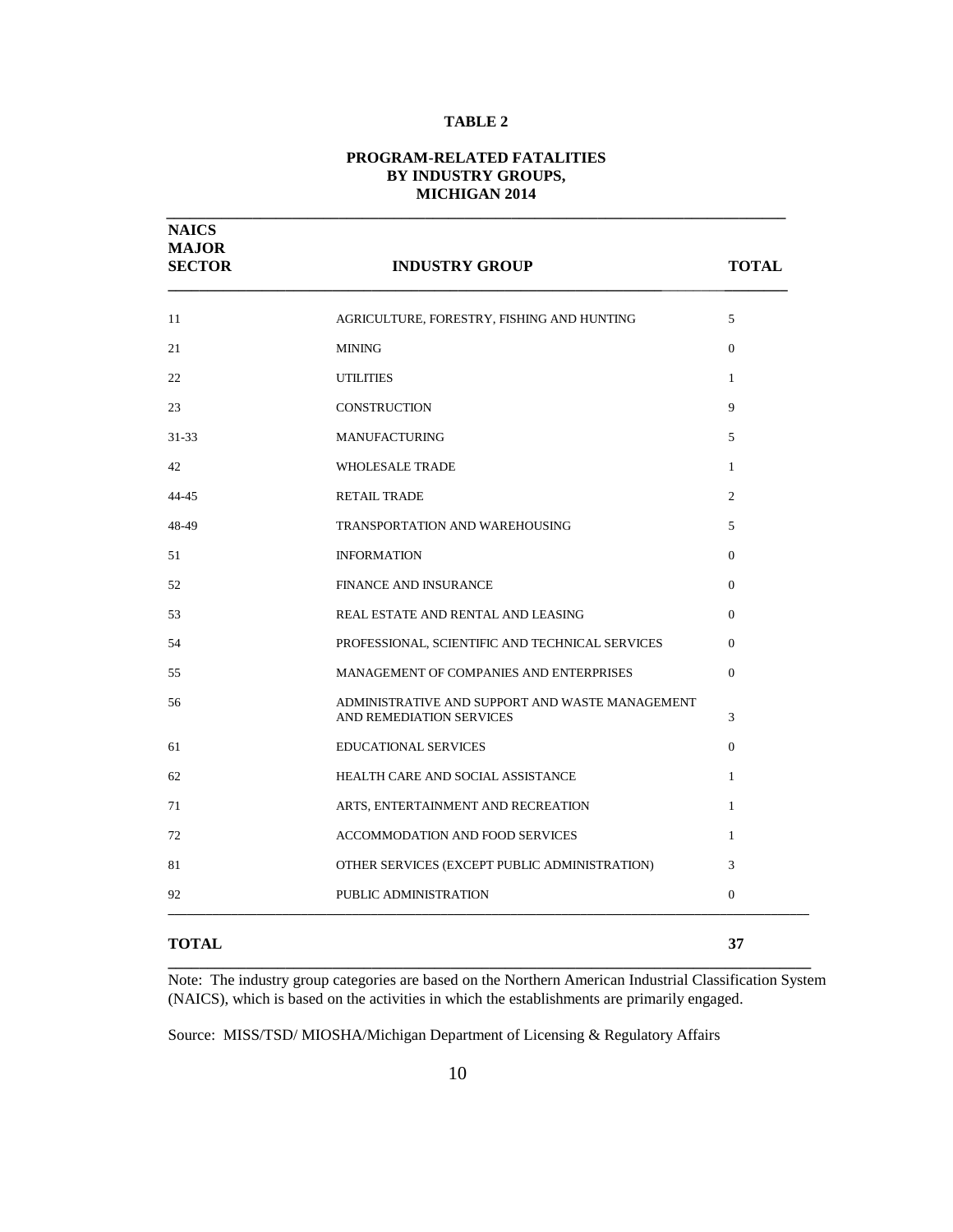| AGE          | <b>NUMBER OF CASES</b> | <b>PERCENT</b><br><b>OF CASES</b> |
|--------------|------------------------|-----------------------------------|
| 20 and Under | $\overline{0}$         | $\boldsymbol{0}$                  |
| $21 - 25$    | $\overline{4}$         | 11                                |
| $26 - 30$    | 3                      | $8\,$                             |
| $31 - 35$    | $\overline{4}$         | 11                                |
| $36 - 40$    | 3                      | 8                                 |
| $41 - 45$    | $\overline{4}$         | 11                                |
| $46 - 50$    | 6                      | 16                                |
| $51 - 55$    | $\overline{7}$         | 19                                |
| $56 - 60$    | 3                      | 8                                 |
| 61 and Over  | 3                      | $8\,$                             |
| <b>TOTAL</b> | 37                     | <b>100</b>                        |

#### **PROGRAM-RELATED FATALITIES BY AGE, MICHIGAN 2014**

Source: MISS/TSD/MIOSHA/Michigan Department of Licensing & Regulatory Affairs

#### **TABLE 4**

#### **PROGRAM-RELATED FATALITIES BY GENDER, MICHIGAN 2014**

**\_\_\_\_\_\_\_\_\_\_\_\_\_\_\_\_\_\_\_\_\_\_\_\_\_\_\_\_\_\_\_\_\_\_\_\_\_\_\_\_\_\_\_\_\_\_\_\_**

| <b>GENDER</b> | <b>NUMBER</b><br><b>OF CASES</b> | <b>PERCENT</b><br><b>OF CASES</b> |
|---------------|----------------------------------|-----------------------------------|
| <b>MALE</b>   | 34                               | 92                                |
| <b>FEMALE</b> | 3                                | 8                                 |
| <b>TOTAL</b>  | 37                               | 100                               |

Source: MISS/TSD/MIOSHA/Michigan Department of Licensing & Regulatory Affairs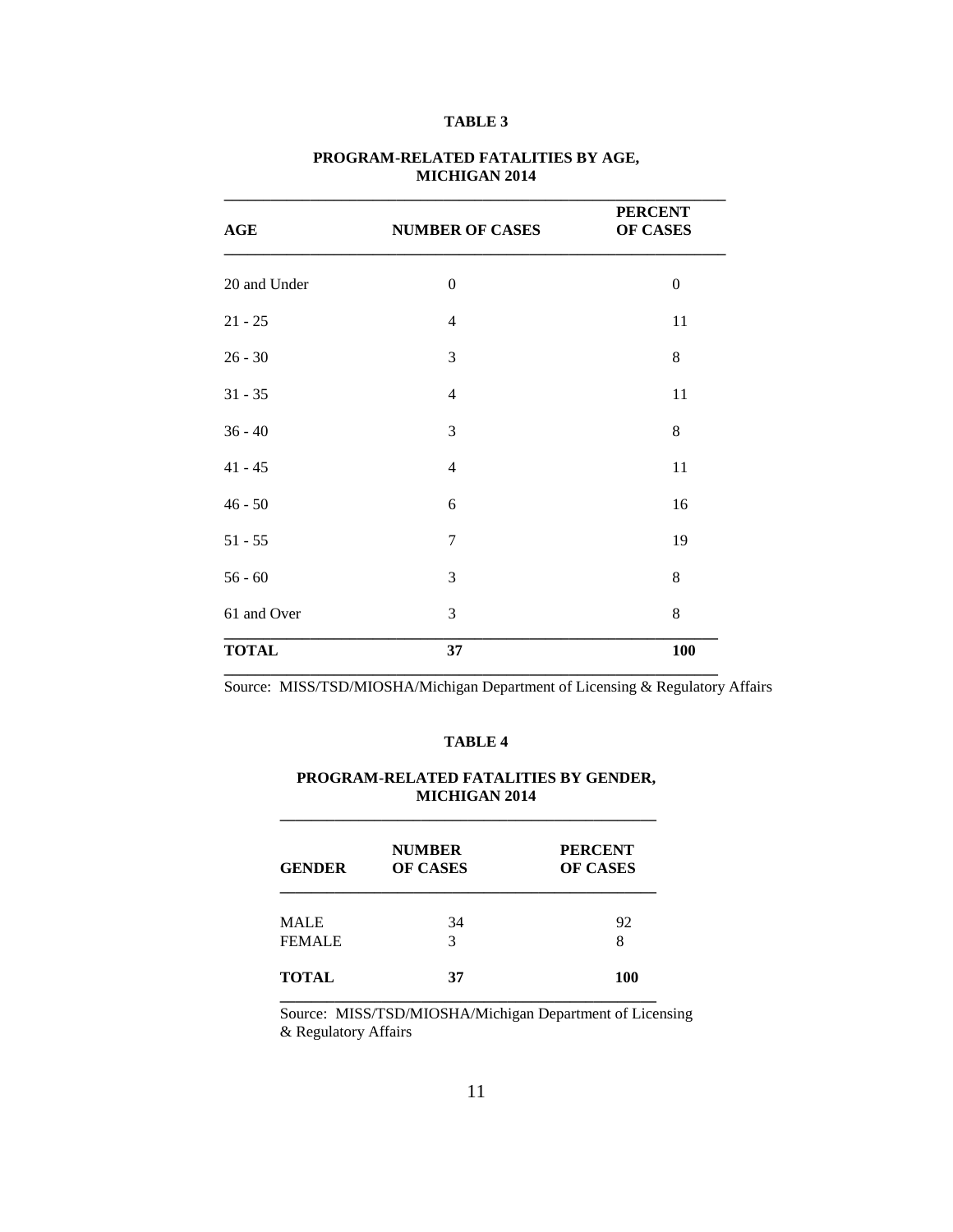#### **PROGRAM-RELATED FATALITIES BY MONTH OF OCCURRENCE, MICHIGAN 2014**

**\_\_\_\_\_\_\_\_\_\_\_\_\_\_\_\_\_\_\_\_\_\_\_\_\_\_\_\_\_\_\_\_\_\_\_\_\_\_\_\_\_\_\_\_\_\_\_\_\_\_\_\_\_\_**

| <b>MONTH OF</b><br><b>OCCURRENCE</b> | <b>NUMBER OF CASES</b> |
|--------------------------------------|------------------------|
| <b>JANUARY</b>                       | 3                      |
| <b>FEBRUARY</b>                      | $\overline{2}$         |
| <b>MARCH</b>                         | $\overline{4}$         |
| <b>APRIL</b>                         | $\overline{2}$         |
| <b>MAY</b>                           | $\overline{2}$         |
| <b>JUNE</b>                          | 5                      |
| <b>JULY</b>                          | 3                      |
| <b>AUGUST</b>                        | $\mathbf{1}$           |
| <b>SEPTEMBER</b>                     | 3                      |
| <b>OCTOBER</b>                       | $\tau$                 |
| <b>NOVEMBER</b>                      | 3                      |
| <b>DECEMBER</b>                      | $\overline{c}$         |
| <b>TOTAL</b>                         | 37                     |

Source: MISS/TSD/MIOSHA/Michigan Department of Licensing & Regulatory Affairs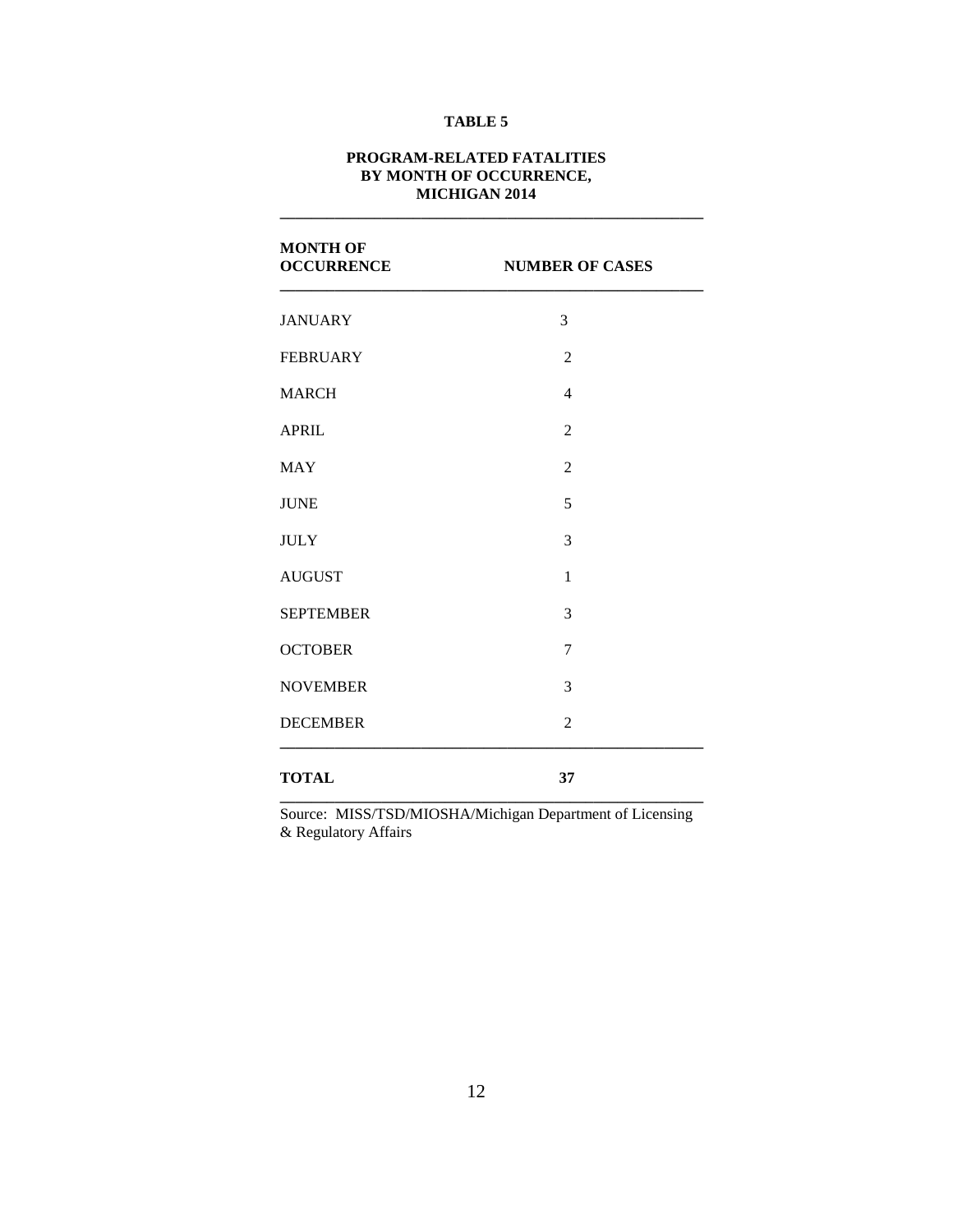#### **PROGRAM-RELATED FATALITIES BY INDUSTRY GROUPS AND DAY OF THE WEEK, MICHIGAN 2014**

**\_\_\_\_\_\_\_\_\_\_\_\_\_\_\_\_\_\_\_\_\_\_\_\_\_\_\_\_\_\_\_\_\_\_\_\_\_\_\_\_\_\_\_\_\_\_\_\_\_\_\_\_\_\_\_\_\_\_\_\_\_\_\_\_\_\_\_\_\_\_\_\_\_\_\_\_\_\_\_\_\_\_\_\_\_**

| <b>INDUSTRY</b>                                                                                | <b>DAY OF THE WEEK</b> |                  |                  |                  |                         |                |                |                         |
|------------------------------------------------------------------------------------------------|------------------------|------------------|------------------|------------------|-------------------------|----------------|----------------|-------------------------|
| <b>GROUP</b>                                                                                   | <b>SUN</b>             | <b>MON</b>       | TUE              | <b>WED</b>       | <b>THUR FRI</b>         |                | <b>SAT</b>     | <b>TOTAL</b>            |
| AGRICULTURE, FORESTRY,<br><b>FISHING &amp; HUNTING</b>                                         | $\Omega$               | $\overline{2}$   | $\mathbf{0}$     | $\boldsymbol{0}$ | $\overline{2}$          | $\mathbf{1}$   | $\theta$       | 5                       |
| <b>UTILITIES</b>                                                                               | $\Omega$               | $\Omega$         | $\Omega$         | $\Omega$         | $\Omega$                | $\Omega$       | $\mathbf{1}$   | 1                       |
| <b>CONSTRUCTION</b>                                                                            | $\mathbf{0}$           | $\mathbf{1}$     | $\overline{2}$   | $\overline{4}$   | $\mathbf{1}$            | $\mathbf{1}$   | $\overline{0}$ | 9                       |
| <b>MANUFACTURING</b>                                                                           | $\mathbf{0}$           | 1                | 1                | 1                | $\mathbf{0}$            | 1              | 1              | 5                       |
| <b>WHOLESALE TRADE</b>                                                                         | $\Omega$               | $\mathbf{1}$     | $\Omega$         | $\Omega$         | $\Omega$                | $\Omega$       | $\theta$       | $\mathbf{1}$            |
| <b>RETAIL TRADE</b>                                                                            | $\Omega$               | $\mathbf{1}$     | 1                | $\mathbf{0}$     | $\boldsymbol{0}$        | $\Omega$       | $\theta$       | $\overline{2}$          |
| <b>TRANSPORTATION</b><br>& WAREHOUSING                                                         | $\boldsymbol{0}$       | $\boldsymbol{0}$ | $\boldsymbol{0}$ | 3                | $\boldsymbol{0}$        | $\mathbf{1}$   | 1              | 5                       |
| <b>ADMNISTRATIVE AND</b><br>SUPPORT AND WASTE<br>MANAGEMENT AND<br><b>REMEDIATION SERVICES</b> | $\Omega$               | $\mathbf{1}$     | $\mathbf{1}$     | $\mathbf{0}$     | $\mathbf{1}$            | $\overline{0}$ | $\theta$       | 3                       |
| <b>HEALTH CARE AND</b><br>SOCIAL ASSISTANCE                                                    | $\overline{0}$         | $\boldsymbol{0}$ | $\mathbf{1}$     | $\boldsymbol{0}$ | $\boldsymbol{0}$        | $\mathbf{0}$   | $\overline{0}$ | 1                       |
| ARTS, ENTERTAINMENT,<br>& RECREATION                                                           | $\boldsymbol{0}$       | $\boldsymbol{0}$ | $\boldsymbol{0}$ | 1                | $\boldsymbol{0}$        | $\Omega$       | $\theta$       | $\mathbf{1}$            |
| <b>ACCOMMODATION AND</b><br><b>FOOD SERVICES</b>                                               | $\Omega$               | $\overline{0}$   | $\overline{0}$   | $\Omega$         | $\mathbf{0}$            | $\Omega$       | $\mathbf{1}$   | 1                       |
| OTHER SERVICES (EXCEPT<br>PUBLIC ADMINISTRATION)                                               | $\mathbf{1}$           | 1                | $\mathbf{0}$     | $\boldsymbol{0}$ | $\boldsymbol{0}$        | $\mathbf{1}$   | $\theta$       | $\overline{\mathbf{3}}$ |
| <b>TOTAL</b>                                                                                   | $\mathbf{1}$           | 8                | 6                | 9                | $\overline{\mathbf{4}}$ | 5              | 4              | 37                      |

Source: MISS/TSD/MIOSHA/Michigan Department of Licensing & Regulatory Affairs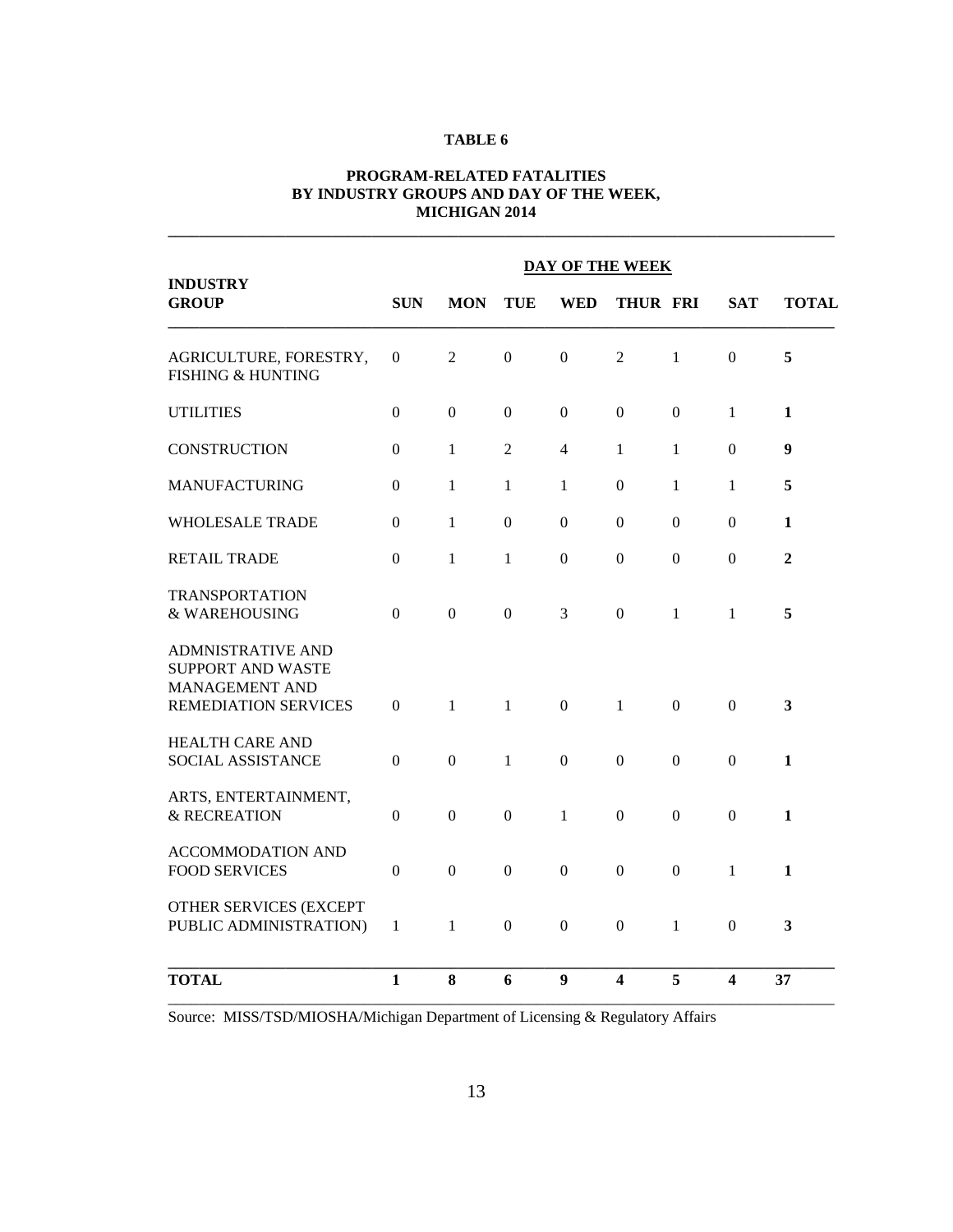#### **TABLE 7 PROGRAM-RELATED FATALITIES BY COUNTY OF OCCURRENCE, MICHIGAN 2014**

**\_\_\_\_\_\_\_\_\_\_\_\_\_\_\_\_\_\_\_\_\_\_\_\_\_\_\_\_\_\_\_\_\_\_\_\_\_\_\_\_\_\_\_\_\_\_\_\_\_\_\_\_**

| <b>COUNTY</b>     | <b>NUMBER OF CASES</b> |  |  |  |  |  |
|-------------------|------------------------|--|--|--|--|--|
|                   |                        |  |  |  |  |  |
| <b>BARRY</b>      | 1                      |  |  |  |  |  |
| <b>CLARE</b>      | $\mathbf{1}$           |  |  |  |  |  |
| <b>GENESEE</b>    | 1                      |  |  |  |  |  |
| <b>GRATIOT</b>    | 1                      |  |  |  |  |  |
| <b>HURON</b>      | $\overline{2}$         |  |  |  |  |  |
| <b>JACKSON</b>    | 1                      |  |  |  |  |  |
| <b>KENT</b>       | 5                      |  |  |  |  |  |
| <b>LAPEER</b>     | 1                      |  |  |  |  |  |
| <b>MACOMB</b>     | 3                      |  |  |  |  |  |
| <b>MARQUETTE</b>  | 1                      |  |  |  |  |  |
| <b>MASON</b>      | 1                      |  |  |  |  |  |
| <b>MONROE</b>     | 1                      |  |  |  |  |  |
| <b>MUSKEGON</b>   | 1                      |  |  |  |  |  |
| <b>OAKLAND</b>    | $\overline{2}$         |  |  |  |  |  |
| <b>OGEMAW</b>     | $\mathbf{1}$           |  |  |  |  |  |
| <b>OTTAWA</b>     | 1                      |  |  |  |  |  |
| <b>SAGINAW</b>    | 1                      |  |  |  |  |  |
| <b>ST JOSEPH</b>  | 1                      |  |  |  |  |  |
| <b>SANILAC</b>    | 1                      |  |  |  |  |  |
| <b>SHIAWASSEE</b> | 1                      |  |  |  |  |  |
| <b>TUSCOLA</b>    | 1                      |  |  |  |  |  |
| <b>WAYNE</b>      | 8                      |  |  |  |  |  |
| <b>TOTALS</b>     | 37                     |  |  |  |  |  |

Source: MISS/TSD/MIOSHA/Michigan Department of Licensing & Regulatory Affairs

**\_\_\_\_\_\_\_\_\_\_\_\_\_\_\_\_\_\_\_\_\_\_\_\_\_\_\_\_\_\_\_\_\_\_\_\_\_\_\_\_\_\_**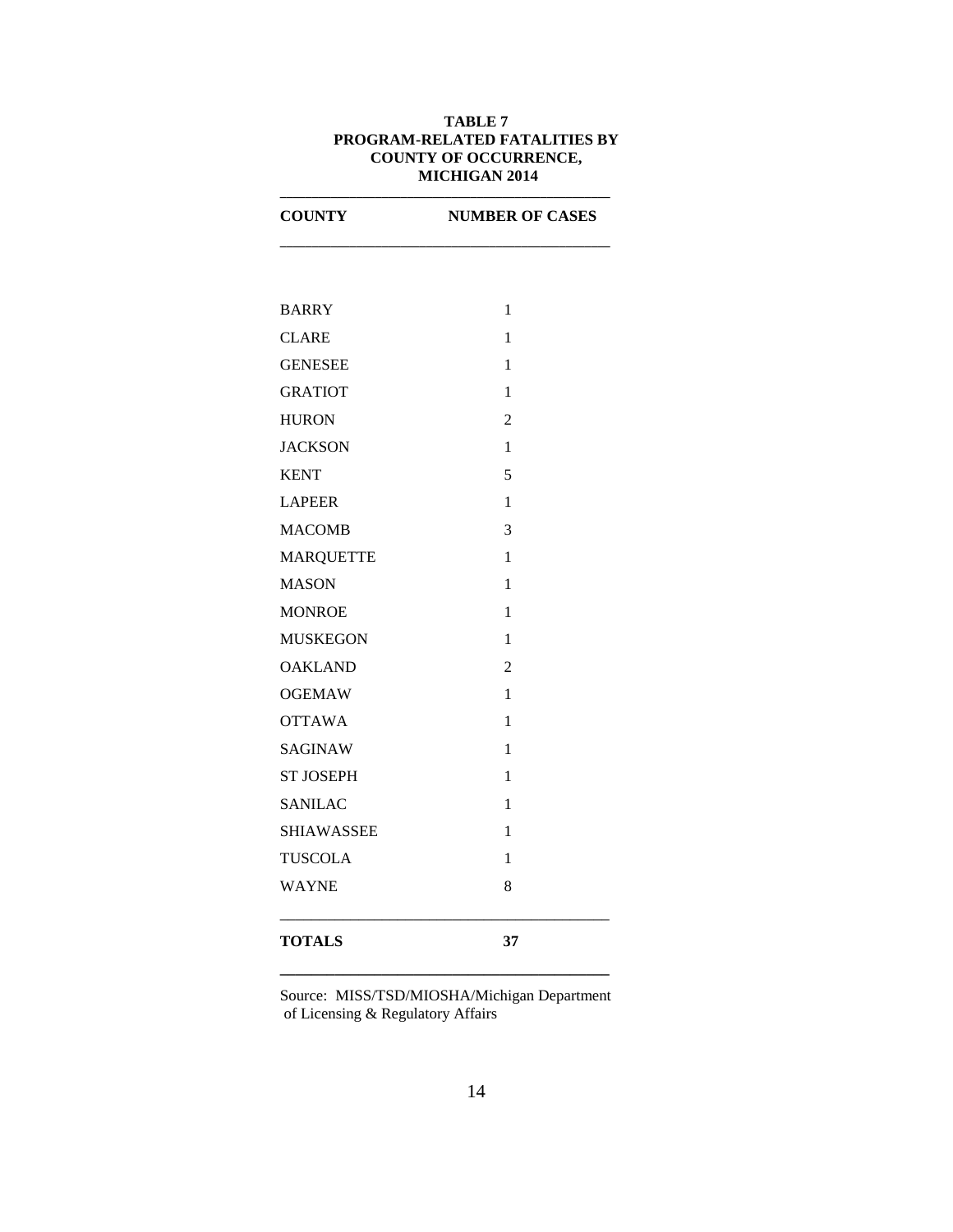# **PROGRAM-RELATED FATALITY INCIDENTS BRIEF DESCRIPTIONS OF CASES BY INDUSTRY GROUPS**

## **AGRICULTURE, FORESTRY, FISHING AND HUNTING:**

- 1. A farmhand was moving approximately 60 cows from a pen to a barn for milking. A bull that was allowed to routinely mix with the cows attacked and mauled the farmhand, resulting in her death.
- 2**.** The owner of a logging company was killed when a section of a tree he was cutting fell and struck him in the head. The tree being cut had a rotted center and split into several pieces upon striking other trees during its fall.
- 3. A barn maintenance employee was working on a tine rake tire trying to seat it by using a hammer. The tire exploded causing the rim and tire to be propelled into the employee's chest causing fatal injuries.
- 4. A farm worker was standing on top of the front blade of a bulldozer he had been operating when the dozer moved forward. The employee lost his balance falling between the blade and the machine which continued to run over the employee. There was a second employee on the fender of the dozer. It is not known if he had touched the controls.
- 5. A farmer was crushed by a combine while trying to dislodge a stone.

# **UTILITIES:**

6. An overhead lineman was electrocuted while replacing a pole top transformer.

## **CONSTRUCTION:**

- 7. A roofer was re-roofing a home when he fell approximately 30-feet to the ground. He was taken to the hospital and later passed away from his injuries.
- 8. A crane operator was lifting a section of duct with a crane when the crane began to tip forward and its counterweights dislodged and struck the operator.
- 9. A construction laborer was disassembling and removing conveyor equipment from a grain elevator when he fell through an opening in the bottom of a catwalk and fell 60-feet below.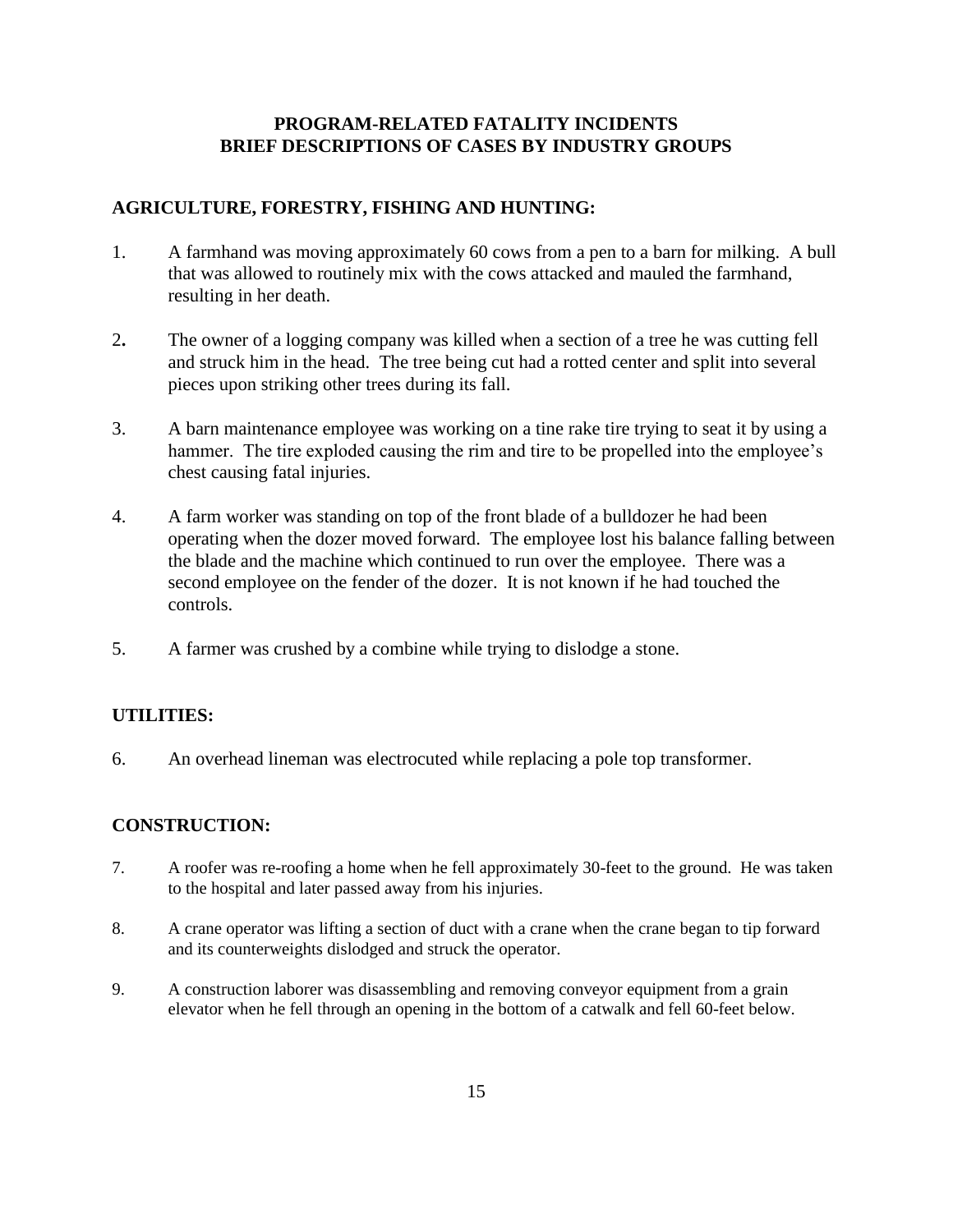- 10. The owner of an electrical contracting company was on a 6-foot ladder performing electrical work at a nursing facility when he came in contact with electrical power lines. This caused him to fall. He suffered traumatic injuries from the fall as well as injuries from the contact with electricity.
- 11. A foreman was working on a road construction project when he was run over by a piece of construction equipment.
- 12. A laborer was assisting a co-worker with installing a chimney liner at a residence. He left the laborer, who was standing on an extension ladder, to go to the basement and receive the liner as it was inserted. Upon hearing a loud noise, the co-worker left the basement to investigate and found the laborer lying on the ground. He was transported to a local hospital where he died from his injuries.
- 13. An engineering technician was struck by a motorist while performing work in the roadway.
- 14. While installing insulation on the roof of a newly constructed pole barn, the roofer fell approximately 20-feet to the concrete floor below.
- 15. The owner of a construction company was performing work in an excavation approximately 18 feet deep when it collapsed, crushing him.

#### **MANUFACTURING:**

- 16. A material handler at a manufacturing facility was instructed by his supervisor to go behind the machine and adjust the chute to allow parts to fall down. He opened the gate. The interlock back gate was defeated with a rag. While the employee was inside the mold adjusting the chute, the supervisor shut the gate on the front and the injection molding machine cycled.
- 17. While cleaning pieces of conveying equipment where the conveyor belt had been removed, a sanitation worker's gloved right hand became caught in a plastic drive gear causing him to become entangled in the equipment.
- 18. A die setter was crushed when an operator of a horizontal plastic injection mold press started the machine without knowing that the die setter was inside the machine. The machine was set to automatically cycle when started.
- 19. A shot blast operator was operating a machine with two fabricated metal guards placed around the front that were placed there because they were running a large part that prevented the doors from being closed. The guards weighed approximately 632 pounds each. The operator had climbed underneath the guards to clean off the table and as he did so, he bumped the guards off a lip that was holding them in place. The guards fell onto the employee, crushing him.
- 20. While pressure testing a prototype fuel tank containing argon and carbon, it failed the pressure test and exploded. As a result, an assembler died and two other employees and a customer were injured and hospitalized.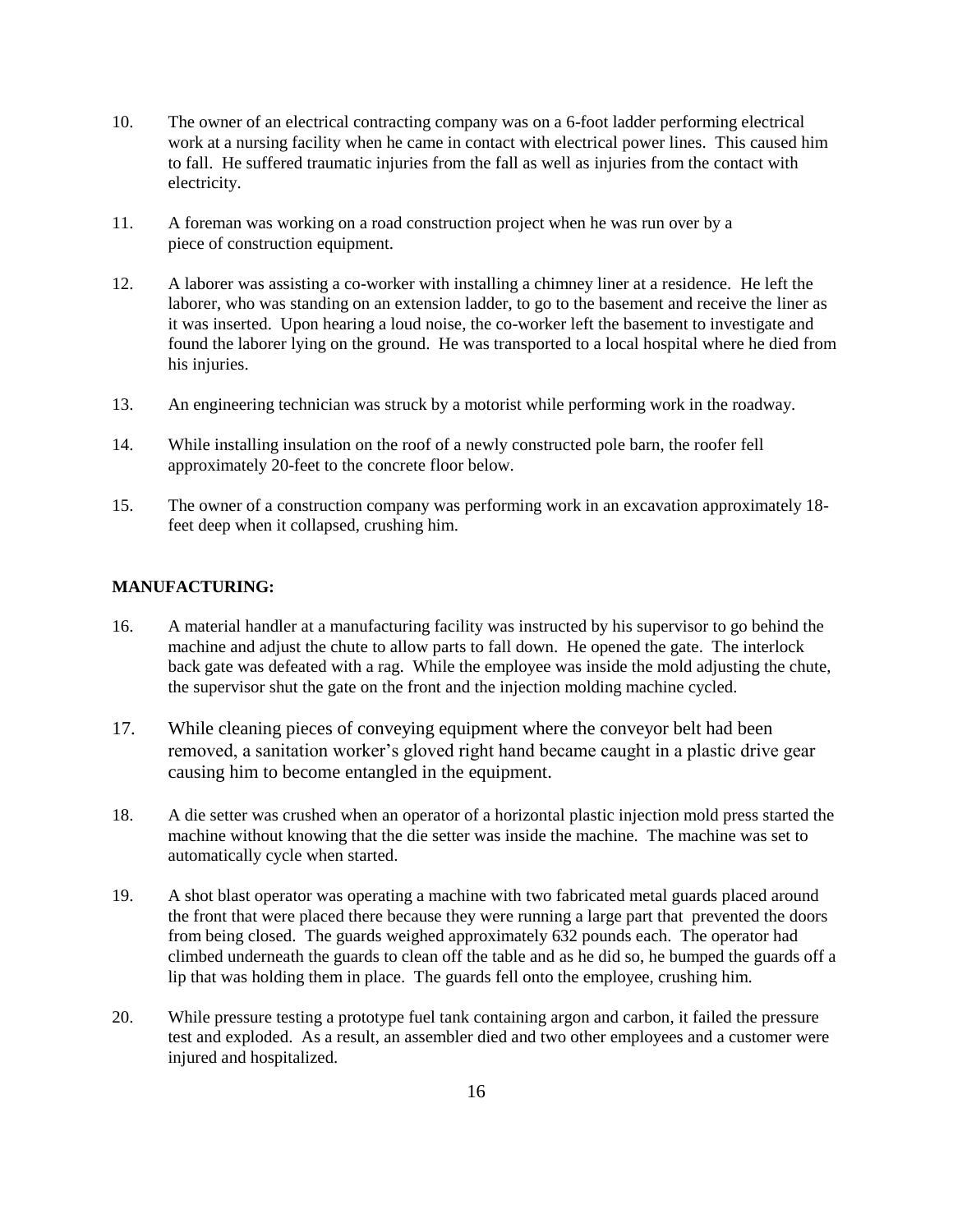#### **WHOLESALE TRADE:**

21. A warehouse employee was loading steel pipes onto a trailer using an overhead crane. During the loading process, it appeared the load shifted, striking and crushing the worker.

#### **RETAIL TRADE:**

- 22. A rider was in the back of a box truck providing guidance to the driver who was backing up to a semi-trailer they were going to transfer materials to. When the driver stopped and walked to the back of the box truck, he observed the deceased pinned between the truck and semi-trailer.
- 23. A tire repair technician responded to an after-hours repair of a semi-truck tire. He removed the flat tire from the rim while still mounted on the truck. Upon placing the new tire on, it would not inflate. It appeared that he then went under the truck to let air out of the air bottle jack so as to seal the tire. As he released the bottle jack that was holding up the cab, it came down crushing him.

#### **TRANSPORTATION AND WAREHOUSING:**

- 24. While working at a grain storage terminal, an employee was loading a railroad car from atop when he fell through the hatch into the soybeans being loaded. The employee died of possible suffocation.
- 25. A truck driver was at a company yard picking up a trailer. It appeared that the employee was raising the landing gear on the trailer when it slid into place in the opening of the fifth wheel device on the tractor causing the trailer being loaded to move closer to the parked trailer pinning the employee between the two.
- 26. A truck driver was standing outside a truck operating the controls while switching out a 40-yard scrap dumpster box. He raised the dump bed so that the dumpster box could roll off the truck onto the ground. While doing so, the dump bed contacted the 7,500-volt overhead power lines. The truck driver was electrocuted while operating the controls.
- 27. While loading and unloading baggage from an aircraft, a ramper was struck by a belt loader vehicle pinning him against the aircraft.
- 28. A truck driver was helping a co-worker off-load a trailer. He was standing on the passenger side of a semi-tractor between the cab and the rear double set of tires at the back of the tractor. When the driver pulled the tractor forward, he did not see him and pulled the tractor forward, running over him.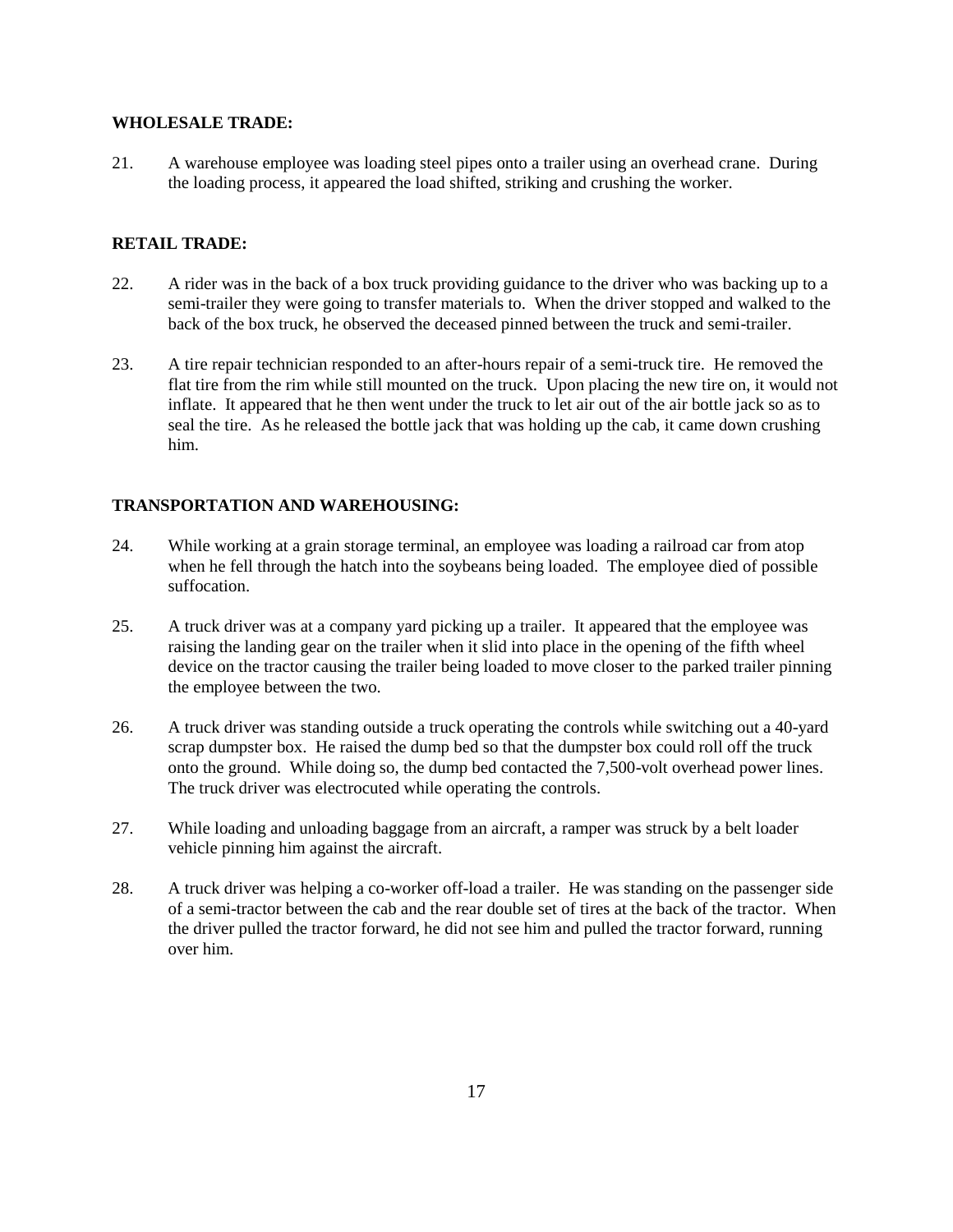#### **ADMINISTRATIVE AND SUPPORT AND WASTE MANAGEMENT AND REMEDIATION SERVICES**:

- 29. A tree trimmer was in a lift device between two trees when the device struck a branch and got stuck. The branch broke loose and shook the boom, throwing the tree trimmer from the bucket to the ground 45 to 50 feet below.
- 30. While flagging traffic for a tree trimming operation, a vehicle being driven by a distracted driver entered the work zone and struck the foreman.
- 31. A driver of a sugar beet truck was found lying in a field. It appeared he was struck by or caught between equipment during loading operations.

#### **HEALTH CARE AND SOCIAL ASSISTANCE:**

32. A direct care worker in a group home was slapped in the face by an angry resident when she entered his room. She fell back onto a bed and then got up and left the room. She reported the incident a couple of days later when she lost a tooth. She followed up with medical and dental care and was released to return to work. She was found at home the next day unconscious and was transported to the hospital where she died a couple of days later due to a blunt traumatic head injury.

#### **ARTS, ENTERTAINMENT AND RECREATION:**

33. A supervisor was operating a flat-bottom boat from the stern with two employees onboard. They worked at a recreation club and were returning to a boat launch after loading the boats with tents and cots from a cabin. Waves hit the boat and it began to fill up. All three employees were thrown into the water. They all were wearing Type II personal floatation devices. Two employees swam approximately 100 yards to shore. However, the supervisor drowned and was unable to be resuscitated.

#### **ACCOMMODATION AND FOOD SERVICES:**

34. The owner of an ice cream shop was found unresponsive by a passerby. It appears he was in the process of cleaning a frozen custard machine when he was electrocuted. The back panel of the machine had been removed.